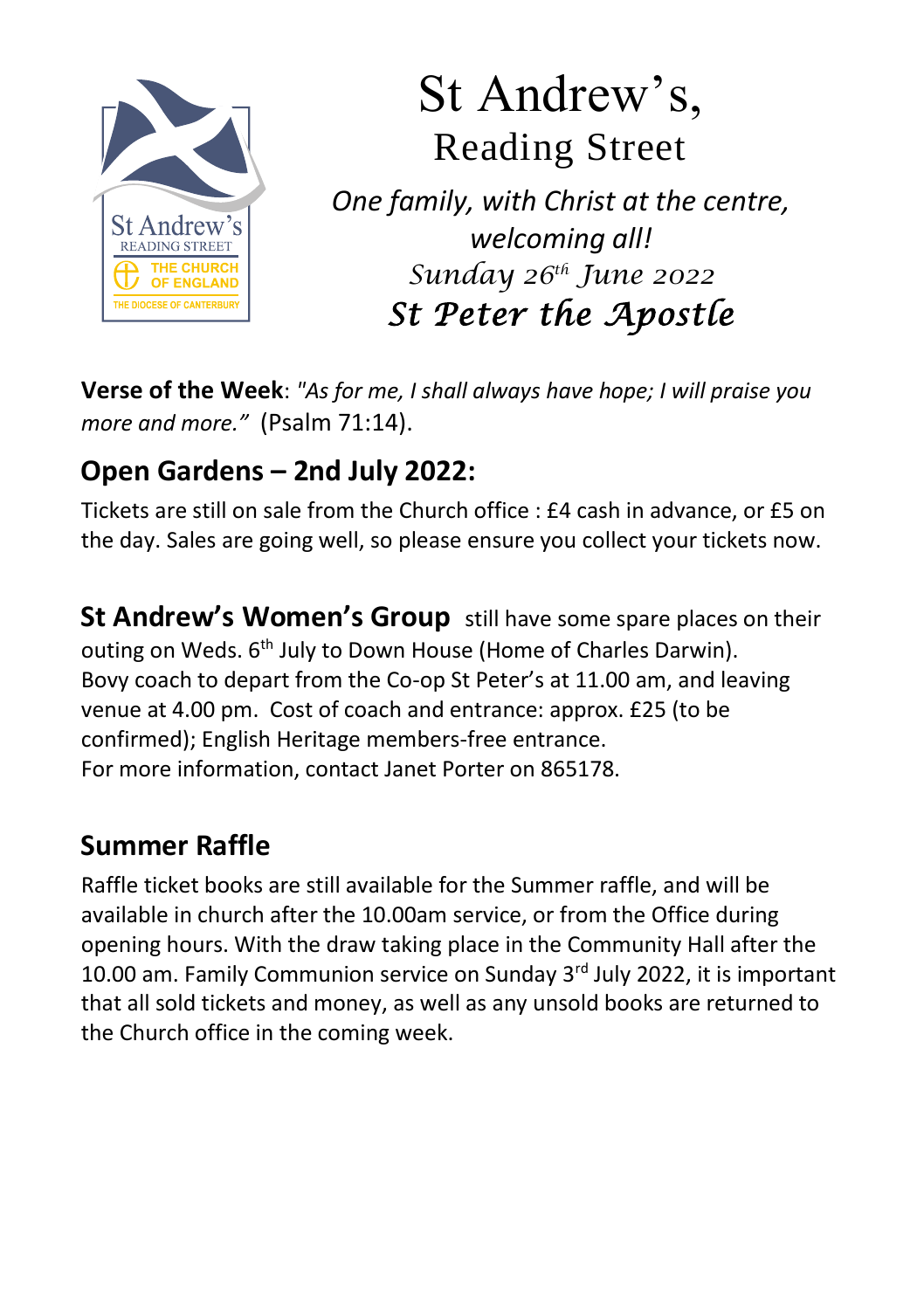**Processional** *CP232 "For all the saints … "*

| <b>Collect</b>   |  |                                                                                                                                                                                                                                                                                                                                       |                                                                                        |        |       |  |
|------------------|--|---------------------------------------------------------------------------------------------------------------------------------------------------------------------------------------------------------------------------------------------------------------------------------------------------------------------------------------|----------------------------------------------------------------------------------------|--------|-------|--|
|                  |  | Almighty God, who inspired your apostle Saint Peter to<br>confess Jesus as Christ and Son of the living God:<br>build up your Church upon this rock, that in unity and peace<br>it may proclaim one truth and follow one Lord,<br>your Son, our Saviour Christ, who is alive and reigns with<br>you, in the unity of the Holy Spirit, |                                                                                        |        |       |  |
|                  |  |                                                                                                                                                                                                                                                                                                                                       | one God, now and for ever.                                                             |        | Amen. |  |
| <b>Readings</b>  |  |                                                                                                                                                                                                                                                                                                                                       | 1 Kings 19:15-16, 19-end p. 361 Read by: Anne<br>Galatians 5:1, 13-25 p.1171 Dickinson |        |       |  |
| <b>Gradual</b>   |  | CP 453                                                                                                                                                                                                                                                                                                                                | "Great is Thy faithfulness  "                                                          |        |       |  |
| Gospel           |  |                                                                                                                                                                                                                                                                                                                                       | Mark 8:27-29, 9:2-8                                                                    | p.1012 |       |  |
|                  |  | <b>Intercessions</b> led by Simon Kemp                                                                                                                                                                                                                                                                                                |                                                                                        |        |       |  |
| <b>Offertory</b> |  | CP 439 "God be in my head  "                                                                                                                                                                                                                                                                                                          |                                                                                        |        |       |  |
| Anthem           |  | "Lead me Lord"                                                                                                                                                                                                                                                                                                                        |                                                                                        | Wesley |       |  |

#### **Post Communion Prayer**

Almighty God, who on the day of Pentecost sent your Holy Spirit to the apostles with the wind from heaven and in tongues of flame, filling them with joy and boldness to preach the gospel: by the power of the same Spirit strengthen us to witness to your truth and to draw everyone to the fire of your love; through Jesus Christ our Lord. Amen.

**Recessional** *NHWS 378 "You shall go out with joy … "*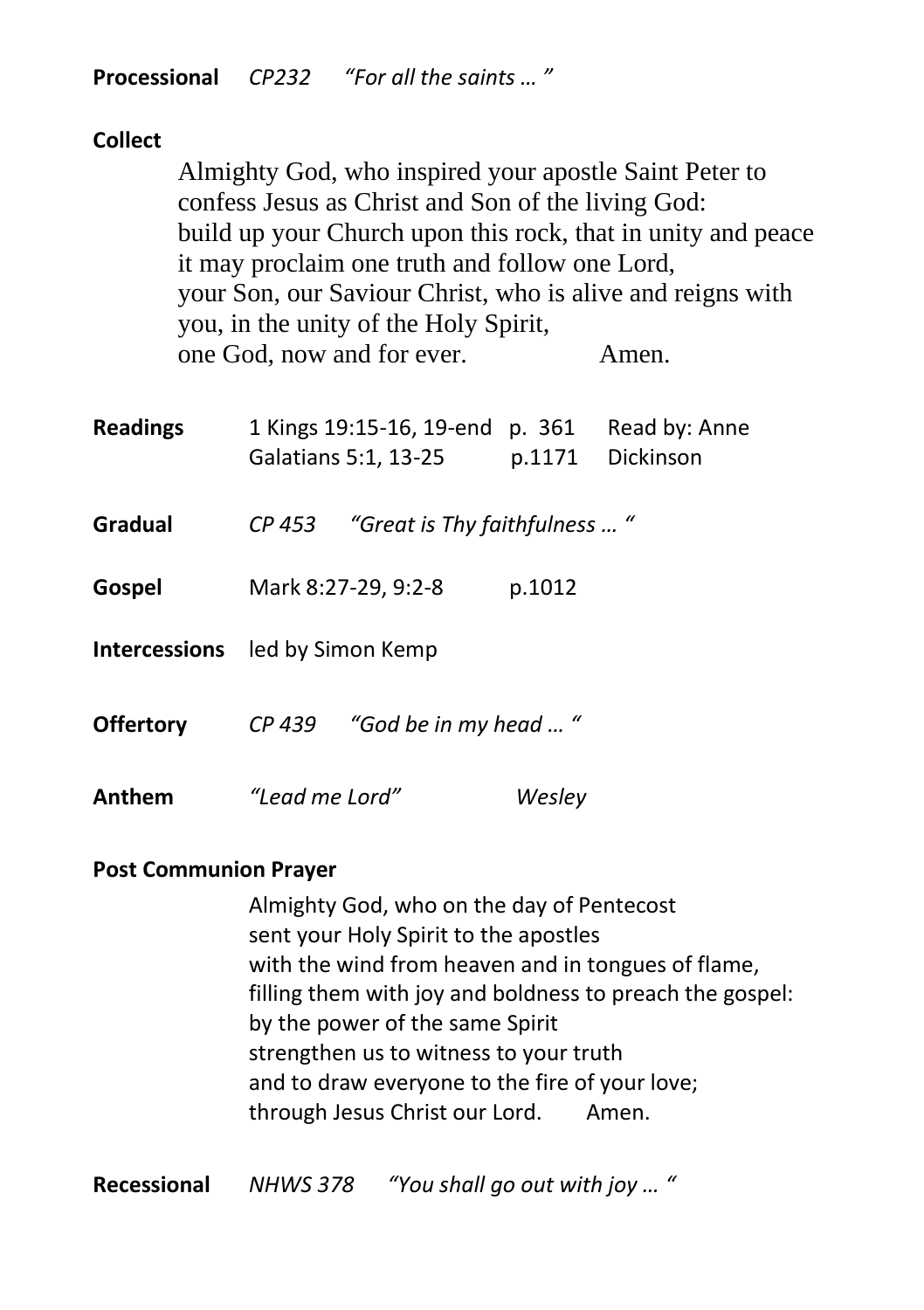### **Please keep in your Prayers**

Paul Allum, Anne Atkins, David Bell, David Box, Wilma and Rocco Cossa, Jenny Evans, Ruth Eyres, Joan Goddard, Baby Khiva Hawthorne, Tom Hindmarsh, Keith Holtum, Brian Laker, Margaret Lawrence, Derrick and Sylvia Long, Henry Martell, Anne Pearce, Pat Price, Tony Ross, Tristan Storey, Melanie Underwood, David Williams, Mandy Winters

#### **From the Book of Remembrance**

Sylvia Blogg, Lilian Clarke, Ethel Mackenzie, Hilda Parrock, Eliza Tucker.

## **This Week: Monday 27 th June to Sunday 3 rd July**

| Tuesday       | 10:30 am          | Philip's Bible study group at St Andrew's<br>House |
|---------------|-------------------|----------------------------------------------------|
|               | $7:30 \text{ pm}$ | Bible study with Michael via Zoom.                 |
| Wednesday     | $9:30$ am         | Toddler Group in the Community Hall                |
|               | $1:45$ pm         | Women's Group                                      |
| Thursday      | 10:00 am          | Said Communion                                     |
|               |                   | 7:00 pm Prayer Group                               |
| Friday        |                   | 10:30 am Coffee morning                            |
|               | $7:00 \text{ pm}$ | Choir practice                                     |
| Saturday      | 10 am –<br>4 pm   | <b>Reading Street Open Gardens</b>                 |
| <b>Sunday</b> | $8:00 \text{ am}$ | Said Communion                                     |
|               | 10:00 am          | Family Communion with Junior Church                |
|               | $6:30 \text{ pm}$ | Taizé Service                                      |

## **Dates for your Diary:**

|                                                            |                         | Wed 6 <sup>th</sup> July Summer Serenade of Songs and poems by 'Camerata' |  |  |  |  |
|------------------------------------------------------------|-------------------------|---------------------------------------------------------------------------|--|--|--|--|
|                                                            | Sat 1 <sup>st</sup> Oct | Murder Mystery evening                                                    |  |  |  |  |
|                                                            |                         | Sat 26 <sup>th</sup> Nov Christmas Fair                                   |  |  |  |  |
|                                                            |                         | Tues 13 <sup>th</sup> Dec Christmas Dinner in the Community Hall          |  |  |  |  |
|                                                            |                         | Tues 20 <sup>th</sup> Dec Christmas Dinner in the Community Hall          |  |  |  |  |
| وبامون برموزان والملمي وطعرون بروالمل الزبر وانمعوام ووملا |                         |                                                                           |  |  |  |  |

More details will follow in the following weeks.